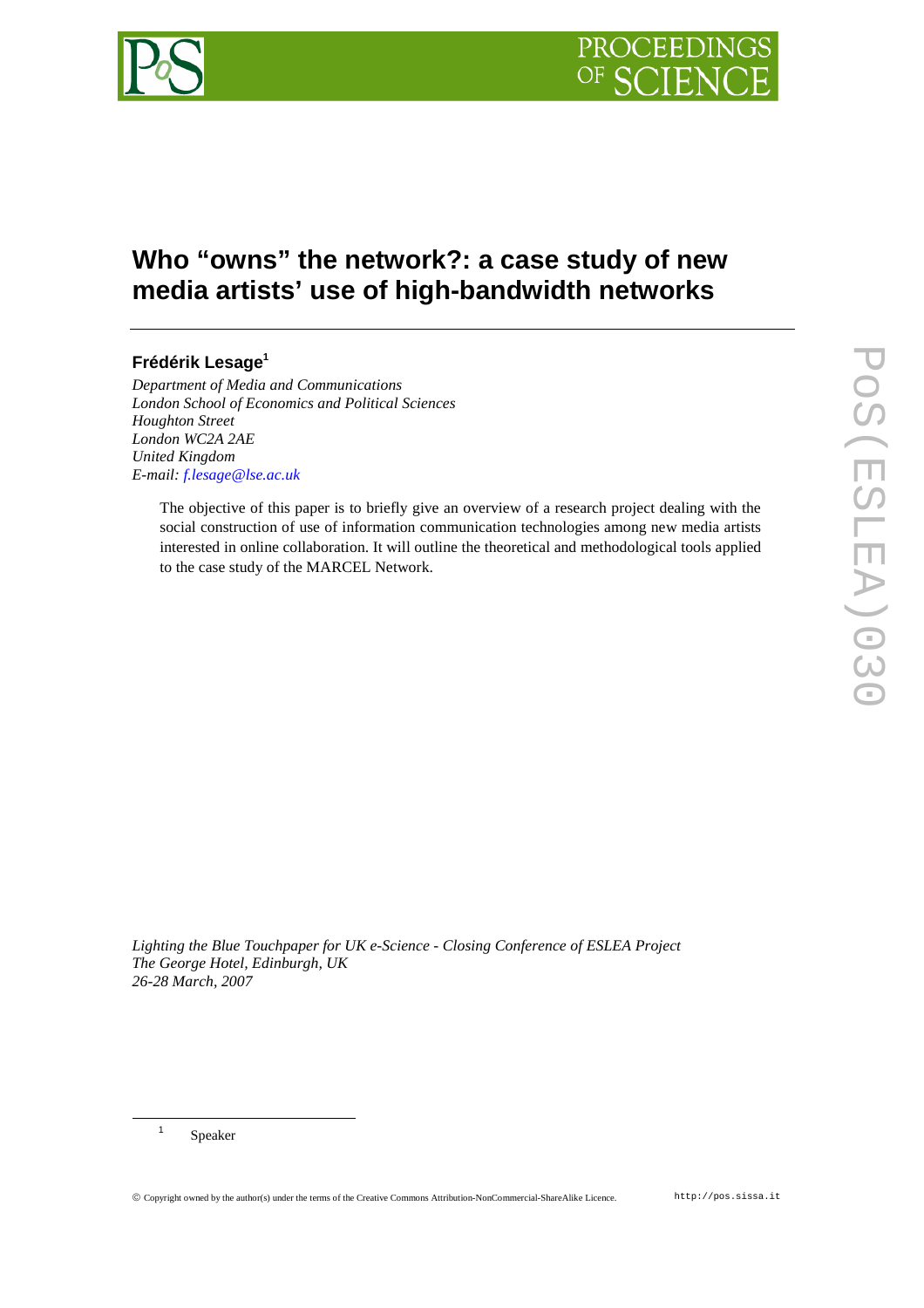#### **1. Introduction**

Near the end of his classic work on the social construction of art and the coordination of artistic activity, Howard S. Becker (1982, pp.314-350) details a fascinating comparison between the development of two similar technologies with somewhat promising artistic applications in the late  $19<sup>th</sup>$  and early  $20<sup>th</sup>$  century. The first of these technologies is the stereoscope, the second is the photograph. In his account, he describes how the latter went on to be accepted by most of society from the amateur to international high art institutions as a tool for artistic creation while the former became a temporary fad that was quickly relegated to obscure collections of curiosities. Although Becker is unable to give the reader a definitive answer as to why one succeeded while the other did not, it is fascinating to extend his reflections to new media technologies and to ask how some of these may one day contribute to the work of a contemporary Stieglitz. One approach could involve documenting how these digital technologies are currently employed by artists. This way, it may be possible to contribute to a wider understanding of the dialogical relationships between artists, the tools they use, and the wider art world that surrounds them.

With this is mind, a case study has been put together to observe how artists apply the network metaphor to information and communication technologies (ICTs), specifically highbandwidth academic networks, in order to coordinate the collaborative online production of new media artworks. The two main research questions are:

How does the network metaphor enable media artists to coordinate the online collaborative production of art works?

How does it enable the coordination of consumption/use of ICTs?

This paper will briefly set out the theoretical and methodological framework guiding this case study as well as provide some observations stemming from preliminary fieldwork. It will then attempt to demonstrate how the research structure and its findings might benefit those working in the field of e-science.

#### **2. Theoretical framework**

Research in the social sciences pertaining to artists often focuses on their role as producers. The production of culture perspective (Peterson & Anand 2004), for example, applies organisational sociology to the study of how producers and distributors organise in order to better understand the dynamics of power that structure the meanings of cultural products before they eventually make it to the general public. But where the paint of a painting comes from is rarely of interest to the viewer. Some, such as those in the field of audience studies (Livingston 1998), would argue that the viewers themselves can generate all sorts of meanings independently of the producers intentions. But in the case of this research, the relationship between the artists, their support personnel and the new media technologies remains unstable.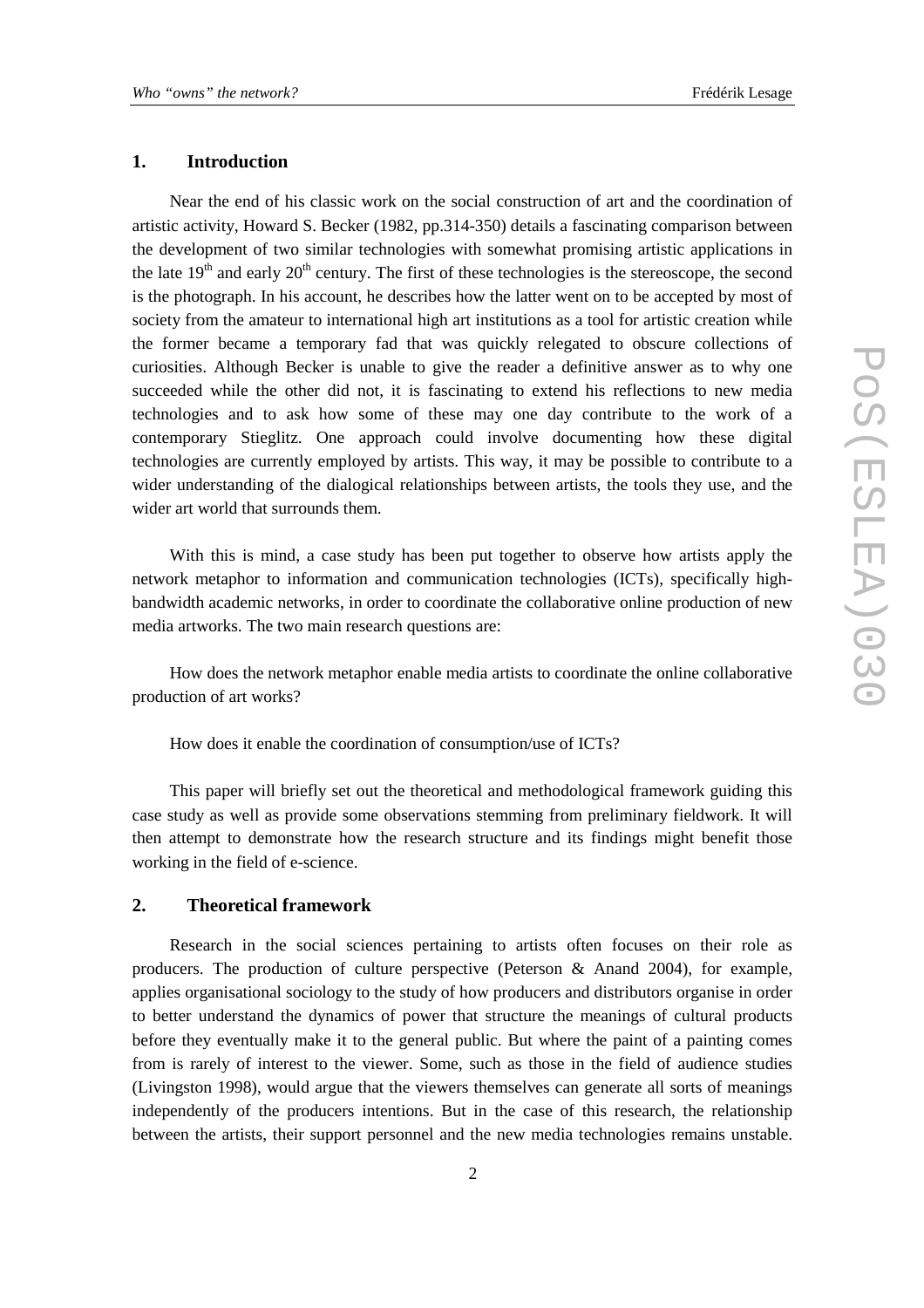The research must focus instead on the "dynamics of *uses*" (Martin-Barbero 1993), the shifts between strategies and tactics (de Certeau 1984) and between the role of producer and consumer among actors and organisations that are trying to acquire or maintain creative power. We are observing what some in the  $19<sup>th</sup>$  or  $20<sup>th</sup>$  century might have called an "avant-garde movement" where experimentation with conventions is taking place. But these days it is called a "network" of "project managers" and "web developers". In order to this, the research calls on a theoretical framework that combines the model of conventions as developed by Becker (1982) with Martin-Barbero's (1993) model of mediation in order to allow the researcher to follow the articulations between institutional traditions (such as the contemporary art world, new media, and academia), the actors that maintain these traditions, and the technologies that support their activities.

Employing Lammers and Barbour's (2006) model of institutions it will be possible to identify institutional discourses and practices relating to the art world and to new media and to see how they are reproduced by individual actors and organisations in order to mediate the conventions pertaining to the use and production of ICTs. This may in turn provide a glimpse into the ways ICTs are selected and used by individual artists and arts organisations. It may also provide us with the tools to observe whether institutional power relations enable the social construction of the new media artist as an empowered actor in the field of new media.

#### **3. Research design and methodology**

The case study selected for the research is the MARCEL Network. It is first conceived during a series of conferences in the late-1990s in Souillac (Foresta & Barton 1998). Following this, a number of artists and other new media art practitioners set out to build "a permanent broadband interactive network and web site dedicated to artistic, educational and cultural experimentation, exchange between art and science and collaboration between art and industry" (MARCEL 2004). By 2001 experimentations with high-speed academic networks between Le Fresnoy (France), the Wimbledon School of Art (UK), and Ryerson (Canada) are attempted. The Public in West Bromwich and other new media centres and academic institutions across Europe and North-America (Ibid) soon follow suit. Most of the experimentations centre on the realtime collaborative potential of video-teleconferencing software such as Access Grid.

The research design consists of a multi-sited ethnographic case study (Marcus 1998) of the MARCEL Network's activities. The researcher will follow the network's activities over a two and a half year period, visiting locations across Europe and North America with the objective of generating:

1) Multiple "career threads" through document analysis and interviews. It is hoped that, by not only documenting the careers of individual artists (Peterson 2004) but also documenting the careers of the technologies used (Kopytoff 1986, Silverstone et al. 1991) and the organisation as a whole, it will be possible to produce a sufficiently clear historical context for the Network's activities.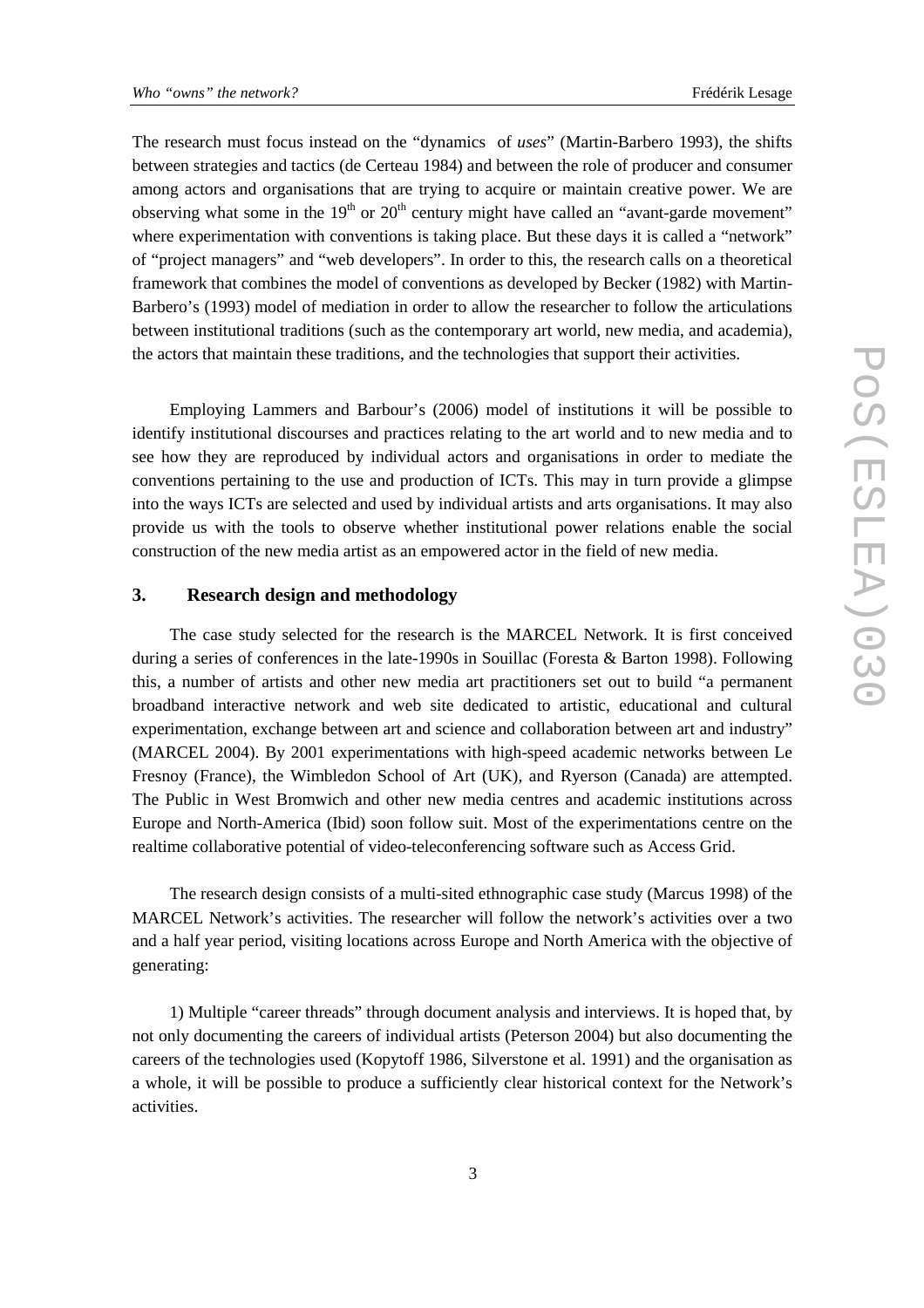2) Field notes and audio recordings of participant observation of Networks activities as well as interviews of key actors for ethnographic and discourse analysis.

These two empirical objectives respectively constitute a moment of socio-historical analysis and a moment of formal analysis which will then be combined in a moment of interpretation-reinterpretation (Phillips and Brown 1993) as part of a complete critical hermeneutic methodology. Using this approach allows the researcher to attempt to triangulate the observations in order to distinguish particular conventions as well as go further into an analysis of how these conventions are mediated when communicated between different actors or organisations in the field. The principal research objective is to come to a critical analytical understanding of artists' application of the network metaphor to ICTs in order to coordinate the production and use of new media artworks. Although it will be impossible to reach a definitive objective conclusion, it is hoped that such an imprecise description can eventually lead to a better shared understanding of creative activity in new media.

#### **4. Preliminary findings**

The case study has passed its mid-point phase. Although there remains much work to be done before presenting any compelling findings, it is possible to present a few preliminary observations and hypotheses. Most new media artists encountered over the course of the research seem to face considerable challenges due to limited resources, both in terms of financial and institutional support. Although the word "network" is somewhat inconsistently applied by actors, it does seem to preserve a certain particular characteristic across most of the organisation's members which allow them to deal with this limited support. The characteristic can be summarized as an implicit understanding of the importance of disseminating and maintaining particular kinds of "ownership" (Strathern 1996) of conventions relating to the use of ICTs, one of which I will call "squatting". Although it is impossible to adequately develop and qualify this research's use of Strathern's notion of ownership and its theoretical influence on the the notion of "squatting", it is possible to briefly define "squatting" as the tactical use of institutional power in order to share and develop conventions relating to the use/consumption of ICTs in new media art.

### **5. Conclusion**

Although it is certainly impossible to predict whether these artists' choices of technologies will one day lead to as successful an art world as photography, it is my hope that this research will at least lead to a greater appreciation of the dynamics of art world activity. The two principle objectives of this paper have been to present:

1) Conceptual tools for the study of organisational networks using ICTs, particularly how certain types of mediation of conventions, like ownership, might lead to a better understanding of the diffusion of creative practices and discourses relating to new media.

2) An introduction to the activities of the MARCEL Network and a wider understanding of artists' challenges and interests when working with ICTs.